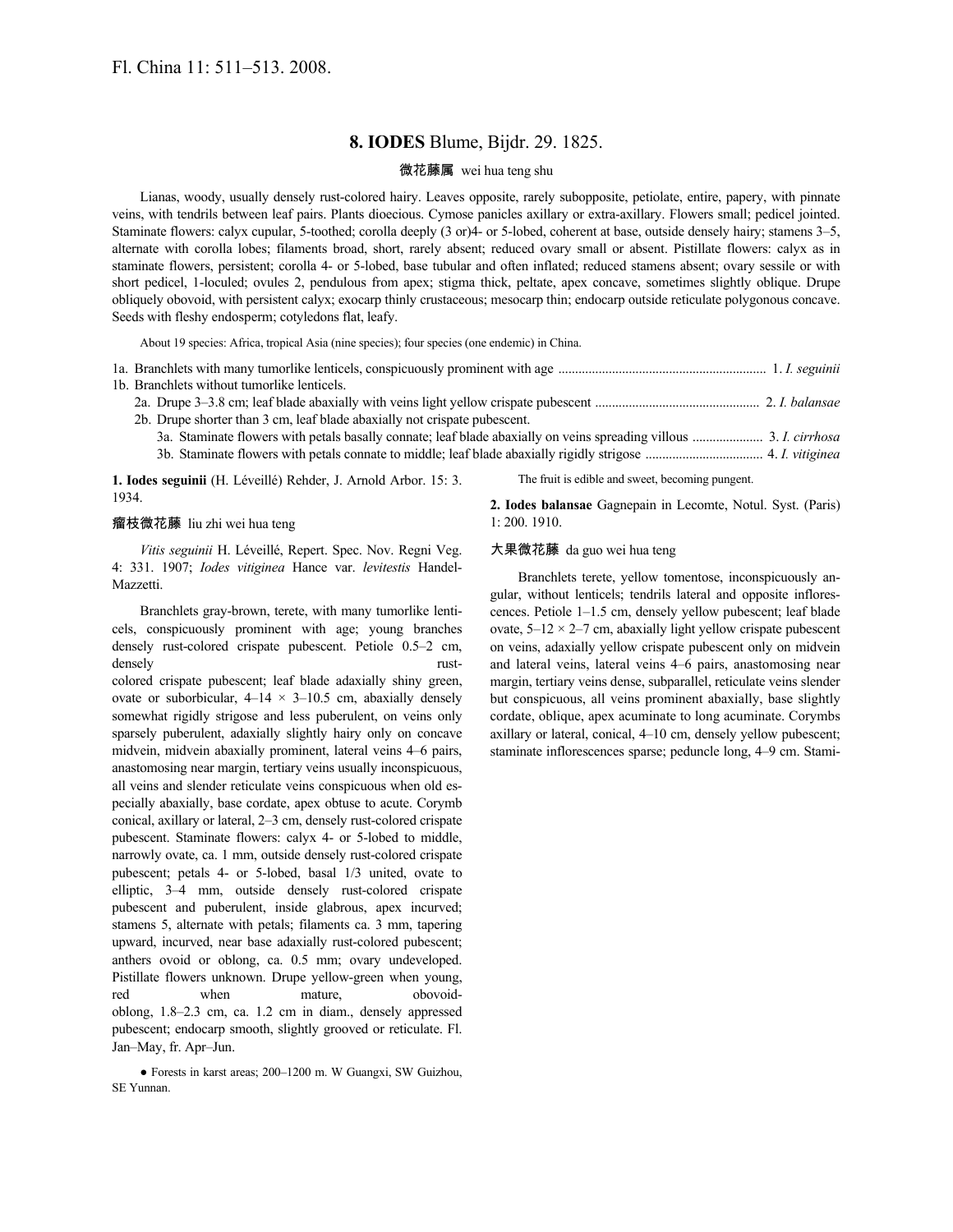nate flowers: calyx 0.5–1 mm, 4- or 5-lobed, lobes outside densely yellow-white somewhat rigidly strigose, apex obtuse or rounded; petals 4 or 5, oblong-ovate, 2–3 mm, outside yellowwhite somewhat rigidly strigose, united at base; stamens (3 or)4 or 5, alternate petals; filaments filiform, ca. 1.5 mm; anthers ovoid, ca. 0.5 mm; ovary undeveloped, flat, globose. Pistillate flowers unknown. Drupe oblong, compressed,  $3-3.8 \times 1.5-2$ cm, densely yellow tomentulose, longitudinally 3-ribbed per side when dry and larger polygonous reticulate-lacunose, with slender prominent ridges in pits, tapering downward, with persistent, accrescent calyx and petals. Seeds oblong,  $2-2.5 \times$ 1–1.5 cm; endosperm copious; embryo ca.  $1.2 \times 0.8$  cm; radicle very short. Fl. Apr–Jul, fr. May–Aug.

Valleys, sparse woods; 100–1300 m. SW Guangxi, SE Yunnan [N Vietnam].

This plant is used in Guangxi for curing nephritis.

**3. Iodes cirrhosa** Turczaninow, Bull. Soc. Imp. Naturalistes Moscou 27(2): 281. 1854.

### 微花藤 wei hua teng

Branchlets terete, densely rust-colored soft pubescent; old branches angular, occasionally very sparsely lenticellate, with axillary or extra-axillary tendrils, sometimes opposite leaves. Petiole 1–2 cm, densely rust-colored pubescent; leaf blade ovate or broadly ovate,  $5-15 \times 2-10$  cm, abaxially densely yellow spreading pubescent, adaxially rust-colored pubescent only on midvein and lateral veins, lateral veins 3–5 pairs, tertiary veins subparallel, veins prominent abaxially, conspicuous adaxially, base subrounded to shallowly cordate, oblique, apex acute or shortly acuminate. Inflorescences shortly pedunculate, densely yellow-brown tomentose; staminate corymbs dense, sometimes combined into large panicles; pistillate few flowered. Staminate flowers small, subglobose in bud; calyx very short, ca. 0.5 mm, deeply 5-lobed, lobes triangular, outside densely rust-colored pubescent; corolla yellow, 5-lobed, united near base, lobes oblong, 2.5–3.5 mm, outside densely rust-colored pubescent, apex with caudae ca. 1 mm, densely white ciliate, incurved; stamens 5, light yellow, 1– 1.5 mm; filaments very short; anthers oblongobovoid; ovary setiform-villous. Pistillate flowers: calyx larger; ovary with a pedicel, ovoid, laterally compressed, densely villous; style short; stigma apex slightly concave. Drupe red when mature, ovoid-globose,  $2-2.6 \times 1.2-2$  cm, pulp thick, laterally compressed, pubescent, polygonous reticulate-lacunose when dry. Fl. Jan–Apr, fr. May–Oct.

Sparse woods in valleys; 400–1000(–1300) m. S Guangxi, S Yunnan [NE India, Indonesia, Laos, Malaysia, S Myanmar, Philippines, Thailand, Vietnam].

The roots are used in Guangxi for curing rheumatalgia.

**4. Iodes vitiginea** (Hance) Hemsley, J. Linn. Soc., Bot. 23: 115. 1886.

### 小果微花藤 xiao guo wei hua teng

*Erythrostaphyle vitiginea* Hance, J. Bot. 11: 266. 1873; *Iodes ovalis* Blume var. *vitiginea* (Hance) Gagnepain.

Branchlets compressed, light yellow somewhat rigidly strigose, with axillary or lateral tendrils. Petiole 1–1.5(–3) cm, light yellow somewhat rigidly strigose; leaf blade narrowly ovate to ovate,  $6-17 \times 3-11$  cm, abaxially densely white or light yellow roughly and somewhat rigidly strigose and with few strict hairs, adaxially densely minutely granular protuberant, sparsely somewhat rigidly strigose when young, only on veins when old, lateral veins 4–6 pairs, tertiary veins parallel, reticulate veins usu-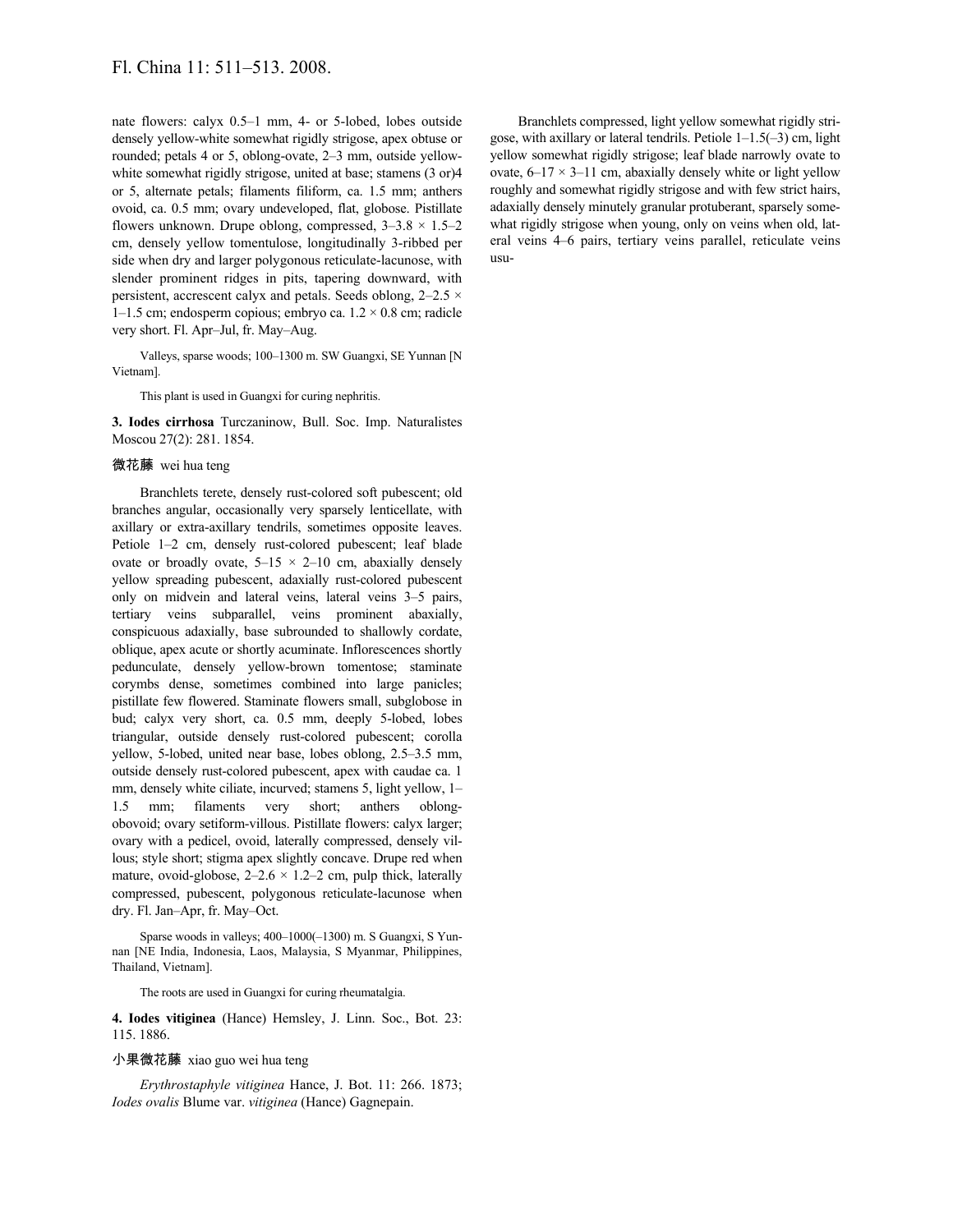# Fl. China 11: 511–513. 2008.

ally not prominent, base rounded or minutely cordate, apex long acuminate or sometimes acute. Corymb-panicles axillary. Staminate inflorescences 8–20 cm; flowers yellowgreen; sepals 5, triangular, 0.5–1 mm, outside pubescent, apex acuminate; corolla 5(or 6)-lobed, united to middle, lobes narrowly elliptic, 1–1.5 mm, apex mucronate, incurved; stamens light yellow, ca. 1 mm; filaments very short; anthers oblong; ovary undeveloped, setiform-villous. Pistillate inflorescences shorter; flowers larger; ovary red when mature, ovoid-globose. Drupe compressed when mature, polygonous reticulate-lacunose,  $1.3-2.2 \times 1.2-1.6$  cm, yellow tomentose. Fl. Dec–Jun, fr. May–Aug.

Monsoon valley forests, secondary scrub; 100–1300 m. Guangxi, Guizhou, Hainan, SE Yunnan [N Laos, N Thailand, N Vietnam].